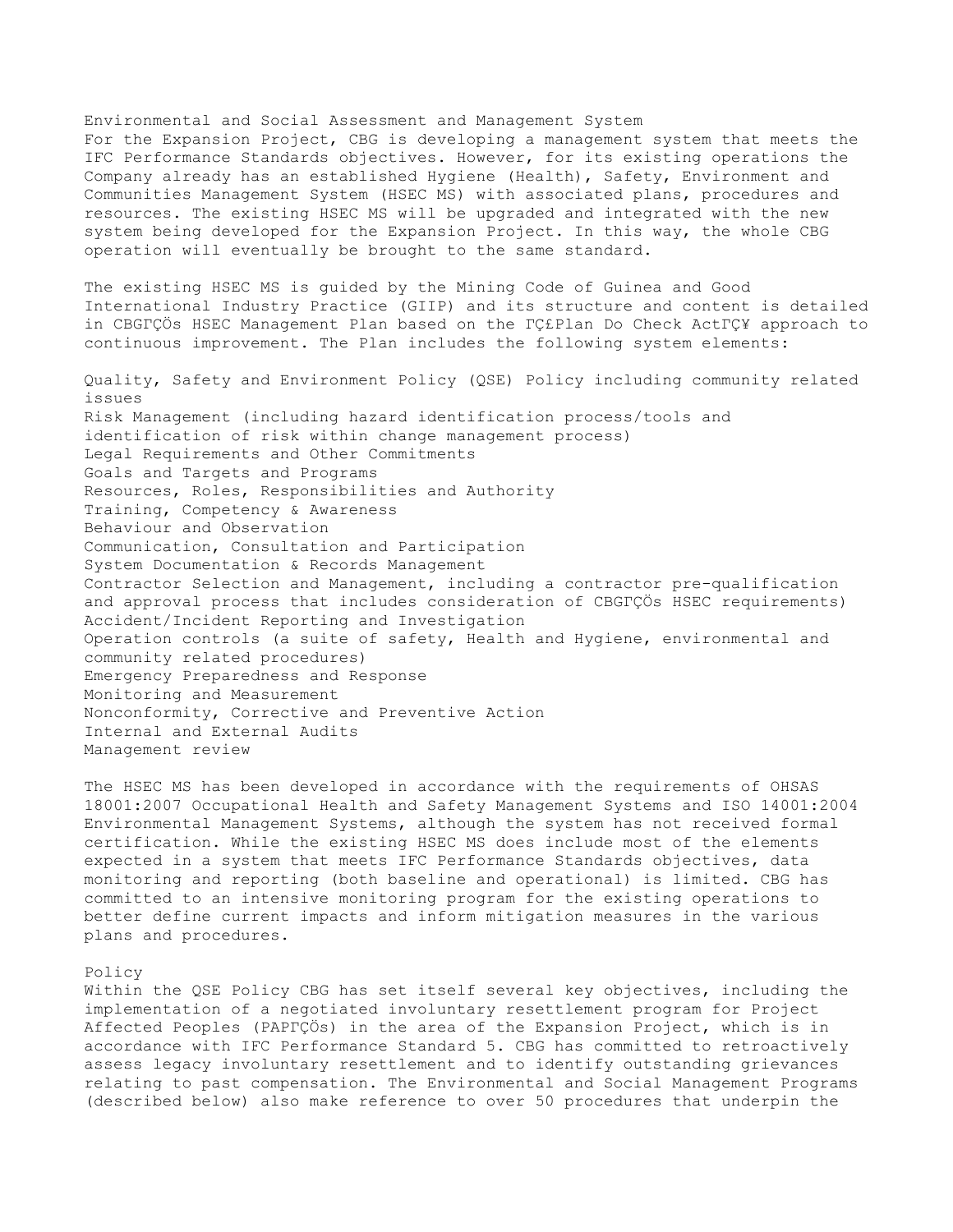HSEC-MS, skills and training requirements and the audit process. Many of these were provided for review during the due diligence process.

## Identification of Risks and Impacts

Mining: The Expansion Project will necessitate an increase in the rate of vegetation clearance and overburden removal in existing areas within the CBG concession. The lateritic soils are stripped and removed for use in rehabilitation before overburden removal. Usually, the quantity of overburden is very low, as the bauxite ore is generally close to the surface. The total area for the Expansion Project is  $3,200$ <sub>T</sub>áha, over which habitat (including farmed areas) will be lost/degraded. Mining is straightforward with extraction of bauxite ore typically using standard drilling and blasting techniques. The ore is trucked along dedicated haul roads to stockpiles at Sangar $\vdash$  $\vdash$ di from where it is loaded onto trains. The expansion will also entail the acquisition of additional plant and equipment (loaders, trucks, bulldozers and water tanks) and additional workers. New mobile machinery workshop facilities will also be required. Improvements to the town infrastructure at Sangar $\vdash$  $\vdash$ di (and Kamsar) will be made for the additional workforce. Construction of temporary construction camps within the industrialised and mining zones of Kamsar and Sangar $\vdash\neg$ di is also planned.

Studies for the Expansion Project which state that they were designed to meet the requirements of Guinean law and IFCΓÇÖs Performance Standards, including an Environmental and Social Impact Assessment (ESIA) were developed by an international Canadian based consultancy during 2014. The studies cover the life-of-mine (assuming a production level from 18.5 to 27.5 mtpa) and were submitted, publicly disclosed including numerous consultations with local communities and approved by the Bureau Guin Fren dΓÇÖ Fetudes et dΓÇÖ Fevaluation Environnementale (BG|ë|ëE) in May 2015. The environmental permit that allows for the Expansion Project was issued by the Government in June 2015. In addition for any future activities that significantly alter the scope or footprint of the project, CBG will be required to conduct an appropriate environmental and social assessment process in compliance with the same standards including full consultation and disclosure.

From the IESCΓÇÖs and ITEΓÇÖs draft due diligence reports (the IESC report is essentially a review of the project ESIA and associated HSEC MS documentation) as well as IFCΓÇÖs own review, gaps with the IFC Performance Standards were identified in the ESIA, especially a need to strengthen and expand baseline data. The framework management plans contained within the ESIA were also identified as requiring additional detail to enable better definition of project mitigation measures. These draft reports covered only the proposed Expansion Project but have since been updated to also cover review of the SIP including the existing operations. The revised reports were finalized in early November 2015 and have been reviewed as part of the appraisal.

Railway: The bauxite ore is transported from Sangar $\vdash$ rdi to the Kamsar plant via a railway operated under a concession granted to CBG by the Guinean government (through ANAIM, the State-owned entity that owns the rail infrastructure). The construction of a new rail yard, extension of the sidings and storage area in Parawi and associated facilities (road, bridges, railway) already planned by CBG in order to operate to the north of the N23 national road will be brought forward. An overpass, linking to the new bauxite storage area will be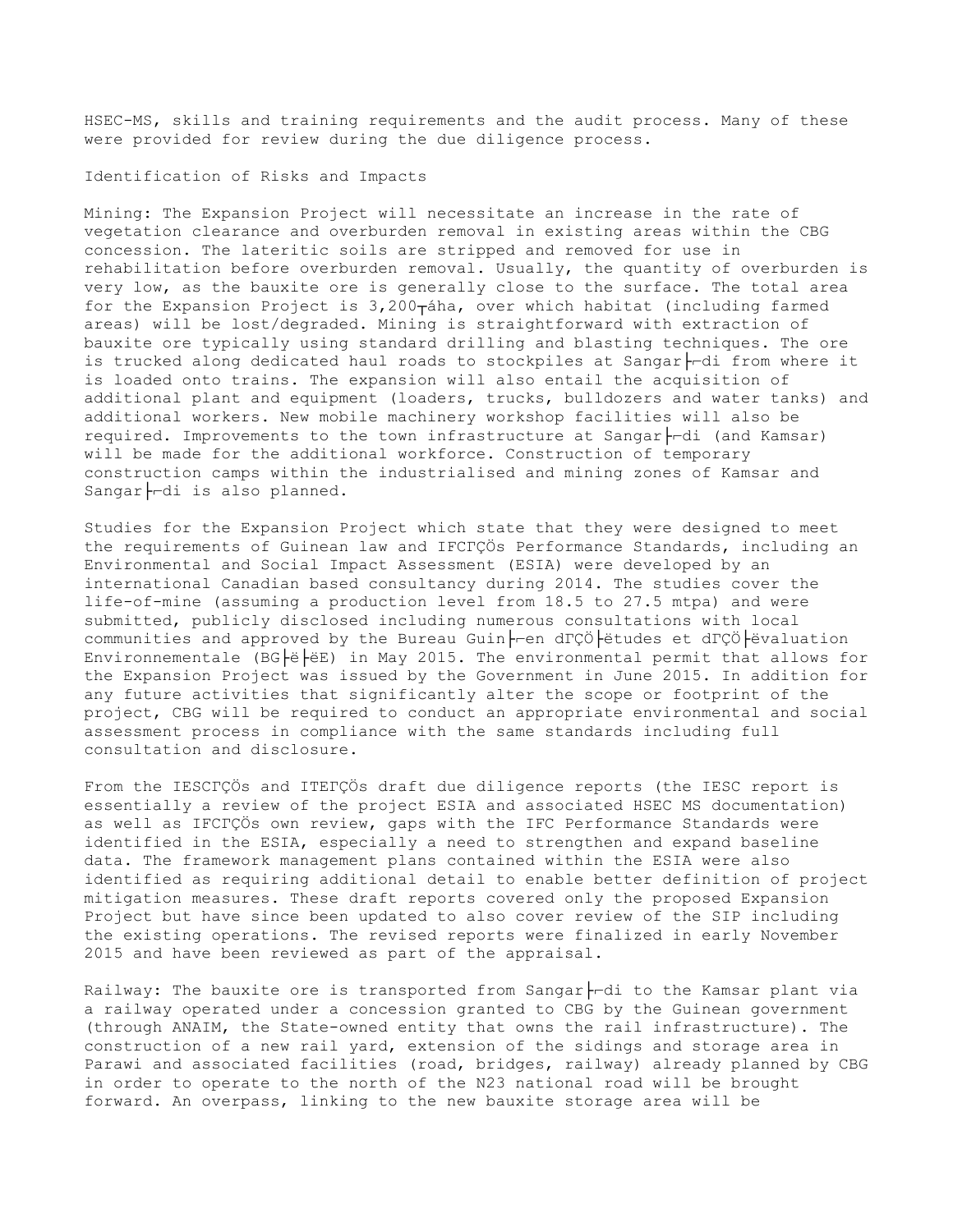constructed to cross the national road. Key impacts relating to operation of the railway are noise and vibration as well as safety of nearby residents.

Currently, between five and seven trains per day, each comprising two 3000 HP locomotives and 120 loaded bauxite ore wagons leave the Sangar $\vdash$  $\vdash$ di mine for Kamsar. Each wagon contains around 82 tonnes of bauxite ore. The expansion to 18.5 mtpa does not entail significant changes to the railway, the key impact being between two and four additional trains per day. These trains will comprise 130 wagons (an increase of 820 tonnes of bauxite per train). The ITE considers that use of the existing road locomotive fleet can be optimised to operate the heavier trains and increase the daily frequency to between seven and nine trains per day. No new passing loops are required but the existing loops at Tan $\nvdash\neg$ (KP 72.7) will be extended by 600 m to accommodate the longer trains, but the other existing loop at Bok $\models$  (KP 54.7) will not require major works.

A Multi-User Agreement has been established as a framework for other mining companies to potentially have access to the railway as long as defined criteria are metΓÇöCBG will continue to be in charge of maintenance, management and operation of the railway infrastructure as concessionaire.

The civil engineering work for the new and existing passing loops is all within the existing railway corridor, however impacts associated with potential physical and economic displacement due to the construction of the passing loops, opening of borrow-pits and quarries has been considered and will be included in the Resettlement Action Plans (RAPs) and Livelihood Restoration Plans (LRPs) being prepared for future resettlement as appropriate.

Kamsar Processing Plant: On arrival at Kamsar, the ore trains enter a marshalling yard from where the wagons are uncoupled and then individually emptied at the wagon dumper. This is time consuming as each wagon is hoisted up several metres before being inverted so that the ore may be tipped into the hoppers at the dumper from where it is fed by conveyor to the processing plant. The increased production levels will involve construction of a completely new wagon unloader that will include rotating wagon couplers so that the wagons may be tipped without uncoupling. This will also require some modifications to the track layout in the marshalling yards. The new wagon unloader area will be fully enclosed to reduce noise and fugitive dust emissions. A dust control system, including ventilation, curtains and fogging nozzles is planned in the unloader area to address fugitive dust emissions associated with the current operation.

The processing plant has a simple circuit. The ore initially passes through crushers which consist of hammer mills that crush the ore according to market specifications. For the Expansion Project, a new crushing facility will be located in the unloader area. A conveyor will then feed the ore to stockpiles via a new transfer tower. No changes will be made to the current stacking and ore reclaiming systems.

The bauxite ore is currently dried in heavy fuel oil fired rotary dryers to achieve a moisture content of 6.7% prior to shipping, these are equipped with dust scrubbers. Two new rotary dryers will be necessary for the processing of the additional ore, also fitted with scrubbers. The dried bauxite is stockpiled in a covered storage shed prior to shipment, and an additional storage shed will be built as part of the Expansion Project that will be located adjacent to the existing shed to provide capacity for 150 000 tonnes of ore. There is no waste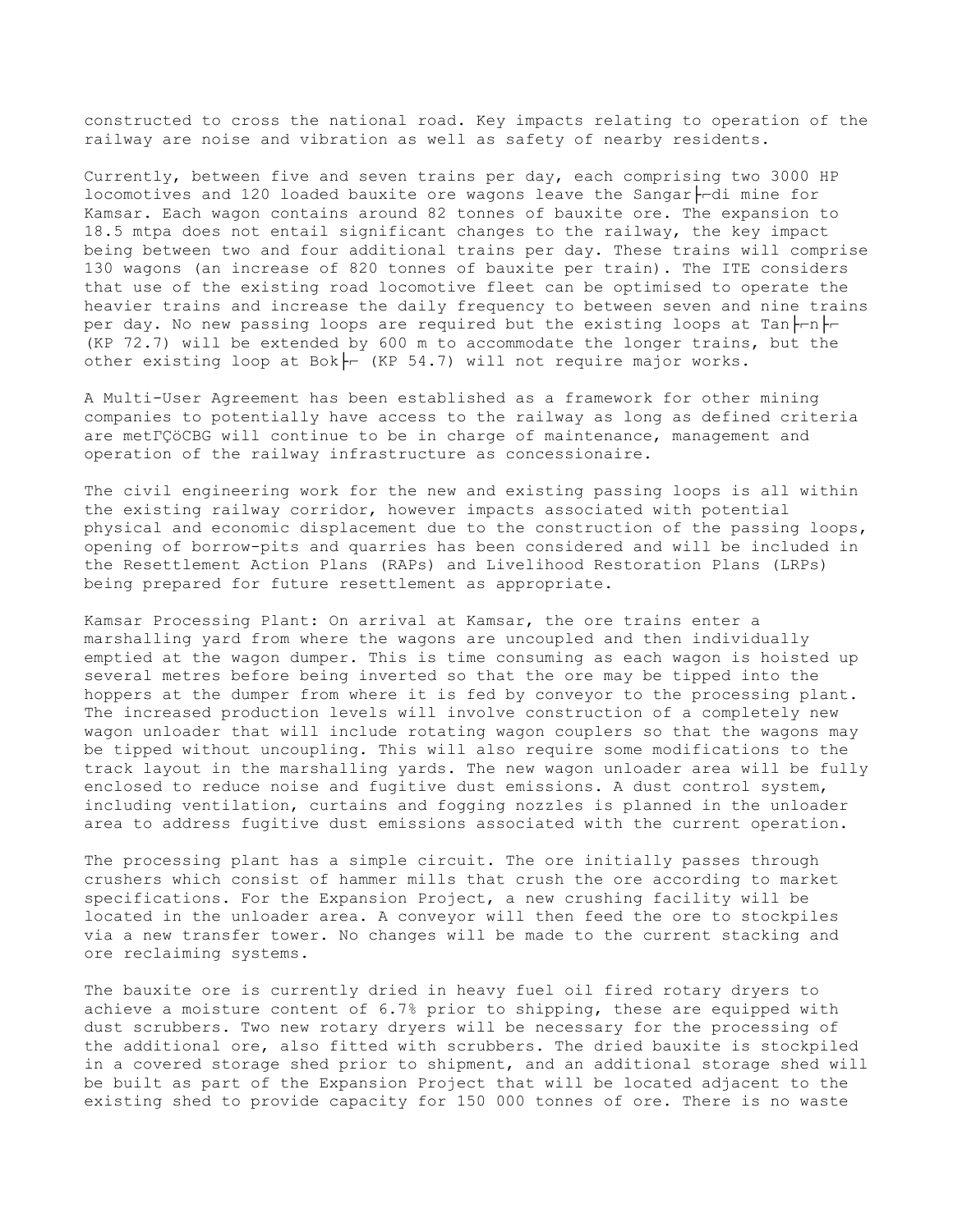from this process, however bauxite slurry from the scrubbers is currently discharged into a sedimentation pond from where it is removed, dried and recycled into the process as raw material.

The existing plant has historically generated significant quantities of fugitive dust as well as particulate and gaseous emissions from the dryer stack. This has generated complaints and grievances from residents in Kamsar town, although additional filters and scrubbers were installed on the dryer stack in recent years. The additional monitoring described above will allow the current baseline and impacts on Kamsar town to be fully characterised prior to the start of construction. The Expansion Project includes designs for enclosed conveyor systems and transfer points plus additional scrubbers so that dust emissions can be brought within defined air quality targets.

The project currently has heavy fuel oil powered generators at both Kamsar and Sangar $\vdash_{r}$ di. The energy needs associated with the expansion will increase demand from 22 MW to 29 MW. Heavy fuel oil is also used to fire the dryers and a steam boiler. The fuel is stored in large, fully bunded above ground tanks.

Port: Currently, the ore is transferred from the storage sheds by conveyor to a 275 metre long concrete jetty equipped with ship loading conveyors. This will be extended by a further 301 metres with a second set of ship loaders to enable the mooring and continuous loading of two Kamsarmax vessels (DWT of 70,000 and a ballast draft of 7 m). This quay will be extendable and therefore able to accommodate larger Cape size vessels (DWT of 150,000 and draft of 9 m) if needed in the future. The extended quay will comprise a concrete deck supported on foundation piles.

The channel and turning basin that provide access to the pier are currently dredged about once every two to three years (and have been since 1973). This turning basin is sufficient for the 18.5 mtpa expansion. This routine maintenance dredging generates around 100 000 tonnes of sediment. The sediment deposition area used historically (and for the Expansion Project) is at the mouth of the Rio Nunez estuary in deeper water that does not represent an important fishing area and is outside of the area considered to be representative of critical habitat. There will also be an increased number of support vessels, for example, a pilot boat and tug. The proposed dredging activities at the port (300,000  $m<sub>T</sub>$ ) of material), required as part of the Expansion Project, were assessed in the ESIA and various recommendations made, which CBG has incorporated in a Dredge Management Plan. This plan will be updated to meet GIIP including detailed specifications for dredging techniques and methods.

The shoreline around the port comprises extensive areas of mangroves, no additional physical impacts to these have been identified as a result of the Expansion Project. Monitoring of the mangroves, especially fish populations will be undertaken. Consideration of local fishermen is covered by the PS 5 section.

Specifically, CBG has committed to a number of mitigation measures that were made as recommendations within the ESIA, these include: (i) avoidance of the use of suction dredgers. If there is no alternative, a turtle deflector or other means to avoid impacts on marine life will be used; (ii) measures to reduce underwater noise to a minimum whilst dredging; (iii) completion of a study to determine the benthic fauna of the sediment deposition zone; and (iv) if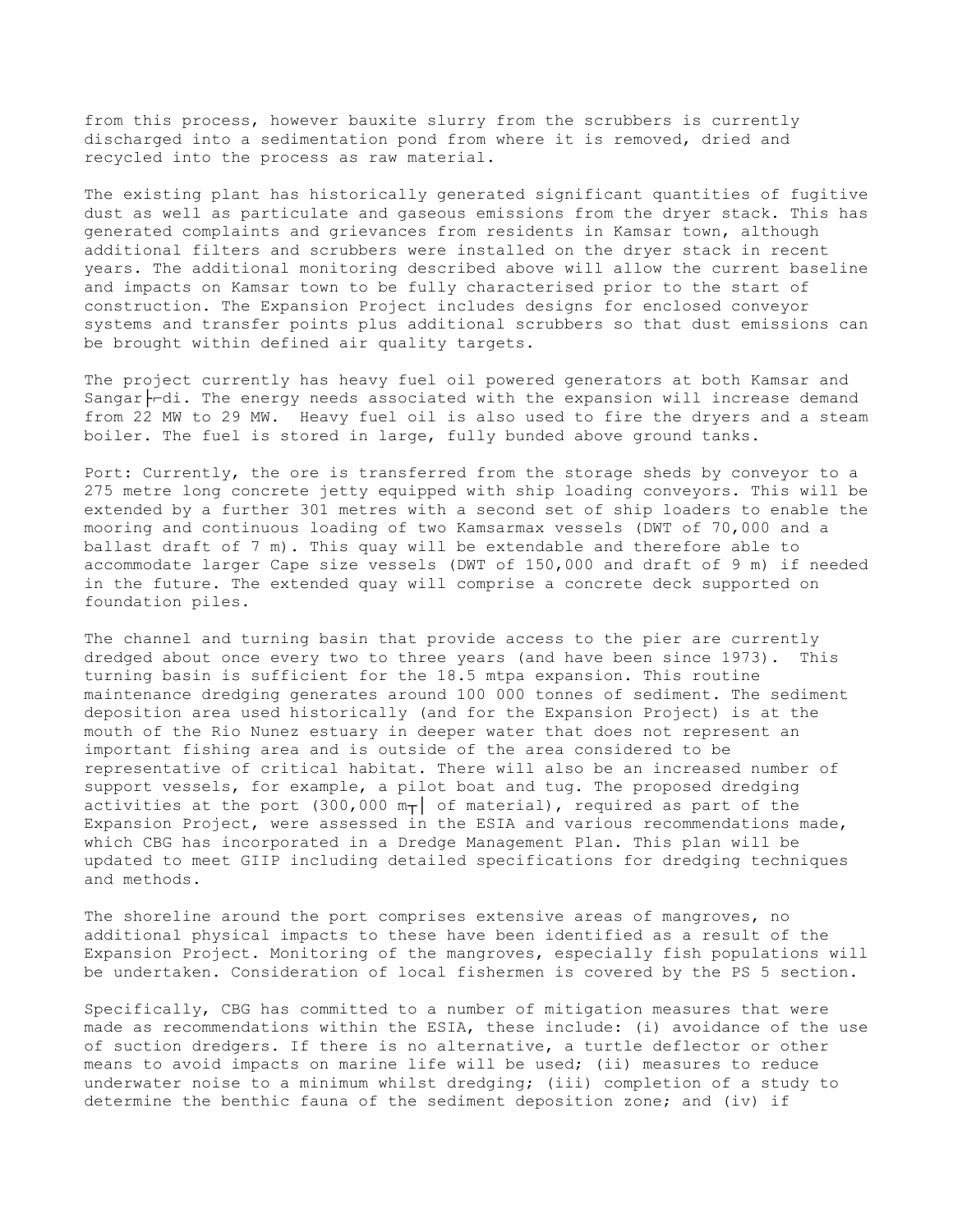possible, dredging will be avoided from August to January to minimise impacts to the Blackchin Guitarfish.

Cumulative Impact: The project is one of several current or potential bauxite mining operations in northern Guinea and while the risks and impacts are significant (though not yet possible to define accurately), this Expansion Project presents a significant opportunity for IFC and other potential partners to influence development in the region in a manner that aligns with the IFC Performance Standards. Furthermore, World Bank Group involvement can also be used to proactively build capacity within the Guinean government to help in the strategic and sustainable development of the countryΓÇÖs natural resources in a sustainable manner. A key opportunity is for IFC to assist with building a platform for broader linkages and sustainability in the management of cumulative impacts.

The potential cumulative loss of habitats, fragmentation and other associated impacts arising from CBG and other projects are likely to be significant regionally. This is against a background of ongoing biodiversity loss and encroachment as a result of other factors such as in-migration and growth in agriculture.

The ESIA includes a cumulative impacts assessment (CIA) that is stated to follow the guidelines of the Canadian Environmental Agency on CIA. Combined, the current and proposed mining projects in Guinea will have significant biodiversity, community and cross-cutting ecosystem services impacts and landscape level (even Country level) solutions will be required, especially around biodiversity off-set identification and management and its interaction with land requirements for resettlement. Proposals for off-sets within the concession and external to the concession will be competing for land with resettlement / livelihood restoration activities of the various companies.

Project-specific offsets are an important tool for addressing significant residual adverse impacts of a project, however because of the uncertainty around land tenure, competing land uses, and a rural population that is heavily dependent on forest resources, selecting offset sites that are politically, socially, and technically feasible to implement in or near the CBG concession area is likely to be challenging. The ability of any company to achieve compliance with PS 6 under such circumstances is uncertain and the timescale to reach a point at which Net Gains in biodiversity can be determined is likely at least ten years or longer.

CBG is working through the mitigation hierarchy and exploring a number of options to avoid, minimize, restore and offset impacts. It is possible that a landscape level solution is required, that might be phased over time and with other resources and partners who are, as yet, undefined. Work is underway by the Wild Chimpanzee Foundation (WCF) in the Fouta Djallon area of Guinea (the Bafing Nord area) to identify and establish a conservation area for the West Africa Chimpanzee to offset the impacts of mining and other development on chimpanzees. However, the land required is mostly owned by the Government of Guinea and it will require many additional partners to enable this to succeed. Discussions with the Ministry of Environment and the National Directorate of Parks and Reserve have already taken place.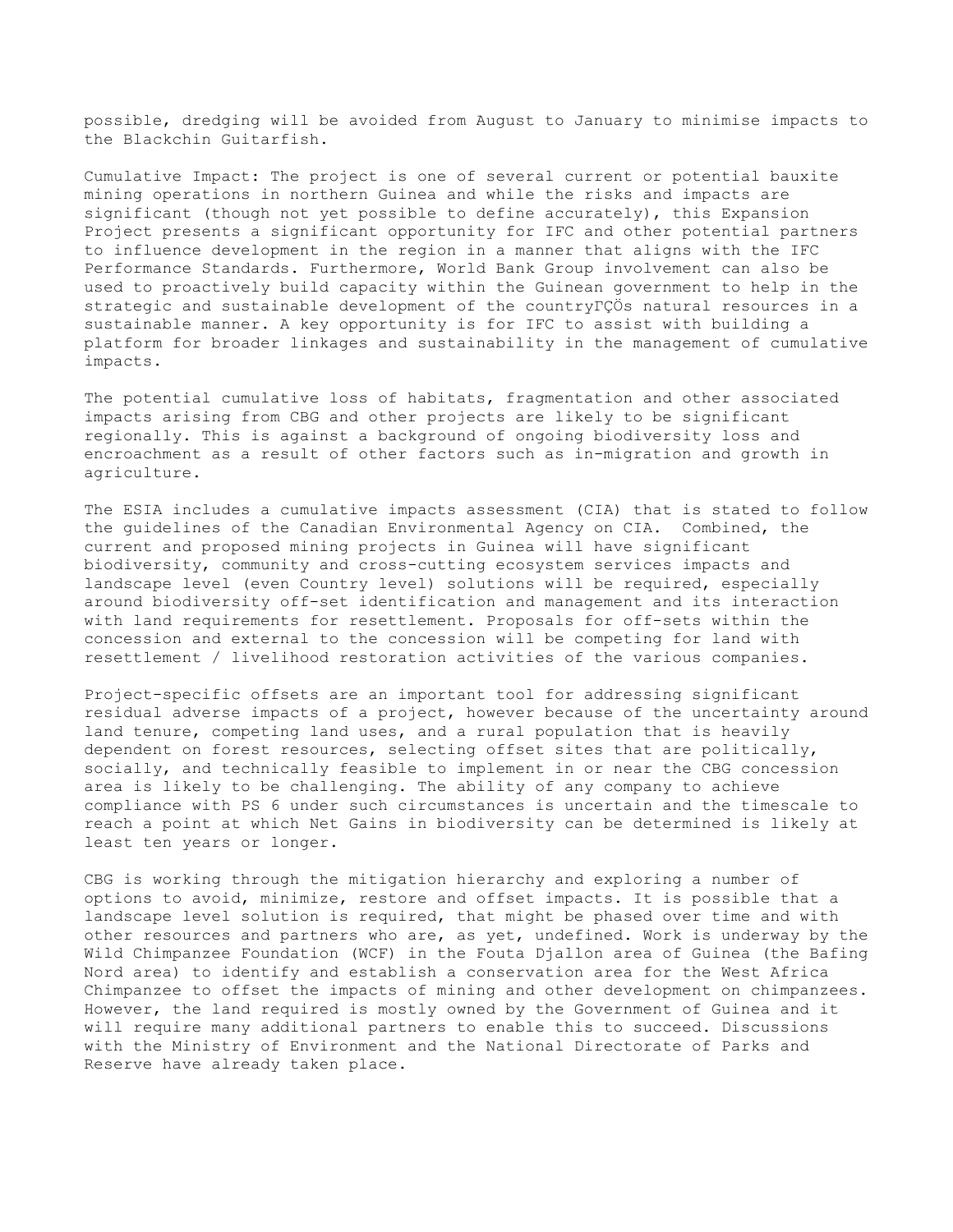Other agencies and institutions are known to be planning a project to focus on the implementation of the mitigation hierarchy and offsets in Guinea, including the development of national policy. Part of that work will be a focus on potential pilots that could work to inform that policy and effective approaches on the ground. The project may be able to use a CBG offset as a pilot and is very keen to develop partnerships with IFC and others around this initiative.

IFC and the World Bank have initiated a strategy group to help build a coalition of institutions, conservation organizations, national authorities and local populations. One initiative would be to start with a regional workshop including partners, government ministries, mining companies, national and international NGOs, to assist in the realization of a landscape level offset. CBG is committed to collaborating with and supporting such initiatives in respect of its own zone of influence and responsibility.

There are also likely to be significant social impacts due to displacement and reduced food security, and impacts on water quality and availability in some areas. The World BankΓÇÖs Mining Sector Governance Support project for Guinea aims to strengthen the capacity and governance systems of key institutions for managing the minerals sector in Guinea. There are a number of components including a regional aspect and will most likely focus on at least one ΓÇ£growth corridorΓÇ¥, (iron-ore in the South-East or bauxite/alumina in the North-West). Part of this may include a Strategic Environmental and Social Assessment.

There are a range of other IFC investments and advisory initiatives in Guinea that could serve as a unique platform to convene the range of stakeholders around major environmental and social challenges to preserve stability and livelihoods in Guinea.

In the case of the railway, the Multi-User Agreement also defines a process whereby CBG, as concessionaire, is required to undertake the ESHS assessments necessary for other potential users. Such users are required to follow a process of notification and provision of project details to CBG to inform the ESHS assessment, at the current time no other potential users have done so.

# Management Programs

IFCΓÇÖs appraisal considered the environmental and social management plan (ESMP) for both the existing operation and the Expansion Project, and gaps (if any) between these plans, IFC requirements and CBGΓÇÖs existing and proposed corporate policies, systems and procedures. Where necessary, corrective measures, intended to close these gaps within a reasonable period of time, are summarized in the paragraphs that follow and in the agreed Environmental and Social Action Plan (ESAP). CBG has committed to implement these management plans and the ESAP so that the project as well as any future exploration or development activities of CBG are designed and operated in accordance with Performance Standards objectives. The initial ESMP for the Expansion Project was integrated with the ESIA and included (i) a summary of CBGΓÇÖs HSEC MS, plans and procedures; (ii) an explanation of the ESMPΓÇÖs integration with the broader HSEC MS, including the development of detailed environmental and social plans and procedures; and (iii) a list of mitigation measures.

The due diligence review and process of meeting lender requirements has resulted in CBG undertaking a significant upgrade of the ESMP, which is considered to be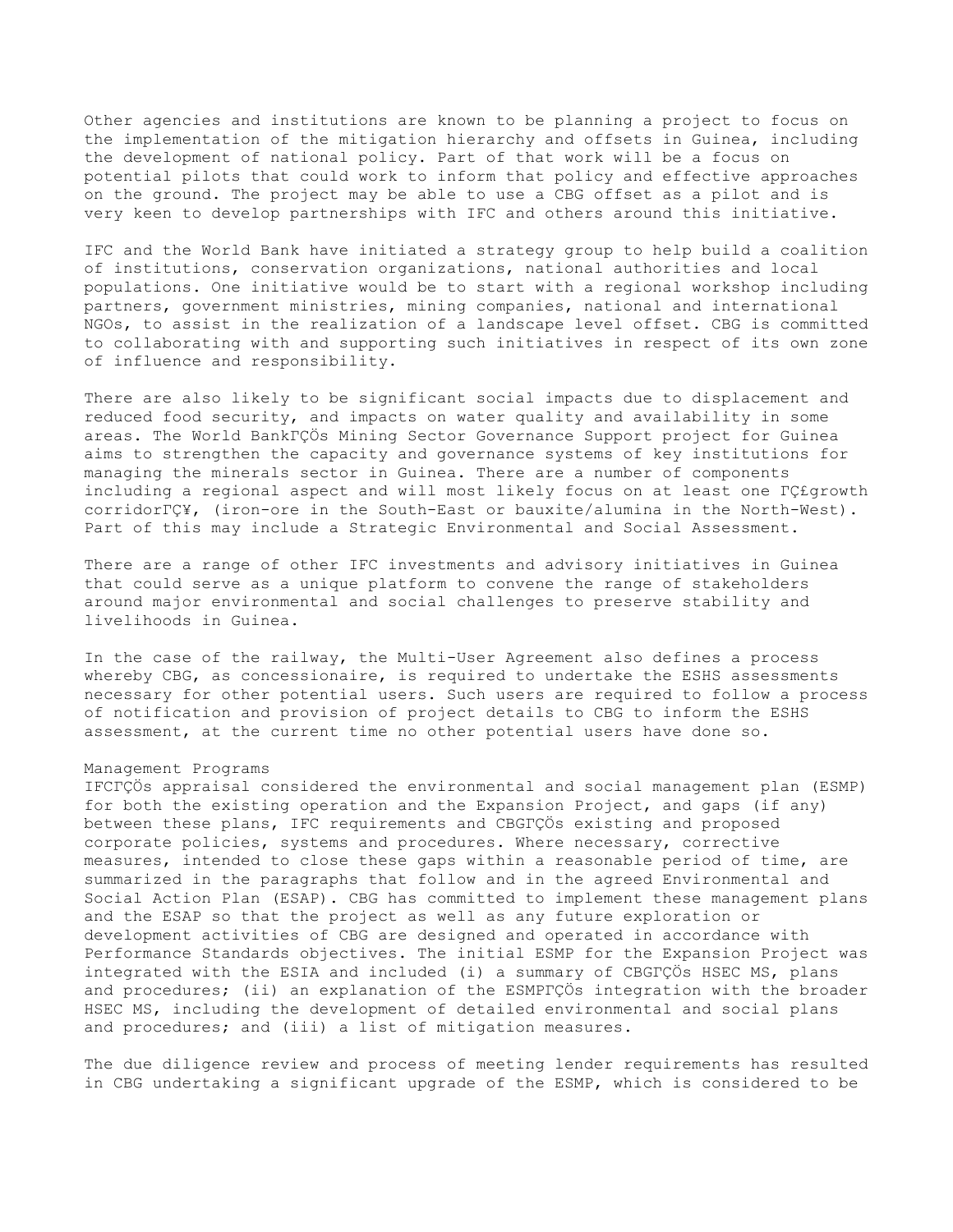a live document that will require periodic update as actions are completed or new actions become necessary.

The revised ESMP (disclosed in the SIP) describes the mitigation measures to which CBG has committed in respect of its expansion activities (defined as the 27.5 mtpa future expansion rather than the 18.5 mtpa that IFC is financing). The actions defined in the ESMP form the basis for the operational controls to be introduced into the HSEC MS for the project and then for CBG as a whole. A monitoring and audit process will measure the performance of the project and of CBG in terms of compliance with the ESMP. A mitigation measures register is organized by topic and sub-topic, and indicates the phase and specific component addressed by each measure. The categories of mitigation measures are:

Management framework, programs and plans Air quality Greenhouse gases Noise and vibrations Water and sediment quality Soil Biodiversity Action Plan (BAP) Social and demographic structure Community safety Community health Infrastructure and basic services Economic environment and household strategy Access to land, resettlement and compensation (RAPs) Governance and social Communication and information Traffic and transportation Cultural heritage and archaeological sites

For each mitigation measure, the details of the undertaking; the phase during which the undertaking will apply (design, construction, operations or closure); and the project component to which the undertaking will apply (mine, railway or plant/port) are included.

A number of other plans, including: (i) a mine rehabilitation plan (Sangar $\vdash\neg\neg$ di); (ii) a harvest management plan for bushmeat; (iii) a management plan for the harvest of firewood; (iv) a forest protection plan (Sangar $\vdash$ -di); (v) a plan to protect vegetation bowals; the Cogon corridor protection plan; and (vi) a plan to protect the estuary of the Rio Nu $\frac{1}{2}$ ez are in the process of being amalgamated within the BAP referenced above. Finalisation of the BAP and the preceding BAP Framework are a requirement of the ESAP. Accordingly reference to these plans is not included in the revised ESMP disclosed within the SIP.

#### Organizational Capacity and Competency

CBG has the structures appropriate for the management of a large mining company, it also has access to the resources of shareholders Alcoa and Rio Tinto who provide technical advice (including ESHS advice) through structures defined in the Management Agreement. There are functional department heads in key areas. Implementation of the Expansion Project ESMP will be the responsibility of the ΓÇÿHSEC Manager ΓÇô Expansion ProjectΓÇÖ who is also the primary contact with the construction contractors and therefore essential to the implementation of the ESMP. However, in one area, strengthening of the team is required, the due